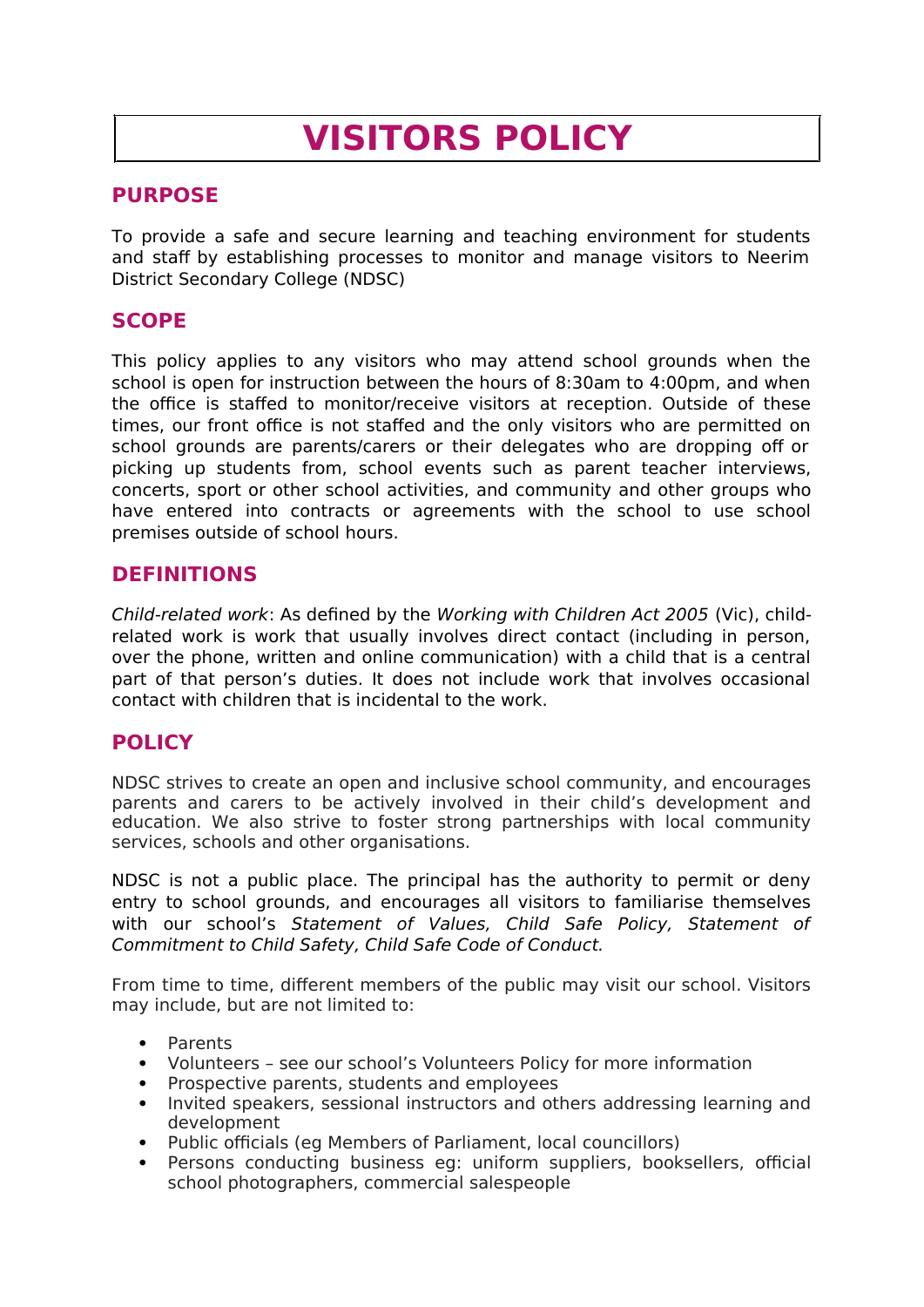- Tradespeople
- Children's services agencies
- Talent scouts
- Department of Health and Human Services workers
- Victoria Police
- Persons authorised to enter school premises (eg Worksafe inspectors, health officers etc)
- Other Department of Education and Training staff (including allied health staff) or contractors
- NDIS therapists or other allied health or health practitioners

## **Sign in procedure**

All visitors to NDSC are required to report to the school office on arrival (see exceptions below in relation to parents/carers). Visitors must [choose which apply to your school, excluding the first point which is required in all schools]:

- Record their name, signature, date and time of visit and purpose of visit the Compass system.
- Provide proof of identification to office staff upon request
- Produce their valid Working with Children Check where required by this policy (see below)
- Wear a visitor's [lanyard/name tag] at all times
- Follow instruction from school staff and abide by all relevant policies relating to appropriate conduct on school grounds including [insert relevant policies eg: Child Safety Code of Conduct, Sexual Harassment Policy, Workplace Bullying Policy, Respect for School Staff, Statement of Values etc]
- Return to the office upon departure, sign out and return visitor's [lanyard/ name tag] [delete not applicable].

NDSC will ensure that our school's Child Safety Code of Conduct/Child Safety Statement of Commitment are available and visible to visitors when they sign in.

#### **Requirements for visitors to produce a valid Working with Children Check card**

For Working with Children Check (WWC Check) and other suitability check requirements relating to parents/carers and other volunteers working with students please see our Volunteers Policy

[Schools have the discretion to decide which visitors, if any, will be required to have a WWC Check above the legal minimum set out in the Working with Children Act 2005 (Vic). This Act legally requires all people engaged in 'childrelated' work (see definition on page one of this template), to hold a WWCC. The Department has a useful flowchart to assist schools in relation to making decisions about suitability checks- [https://www.education.vic.gov.au/Documents/](https://www.education.vic.gov.au/Documents/school/principals/spag/community/WWCCflowchart.pdf) [school/principals/spag/community/WWCCflowchart.pdf.](https://www.education.vic.gov.au/Documents/school/principals/spag/community/WWCCflowchart.pdf) The text below is an example that follows the recommendations in the flowchart].

All visitors who are engaged in **child-related work** (see definition above) must have a valid WWC Check.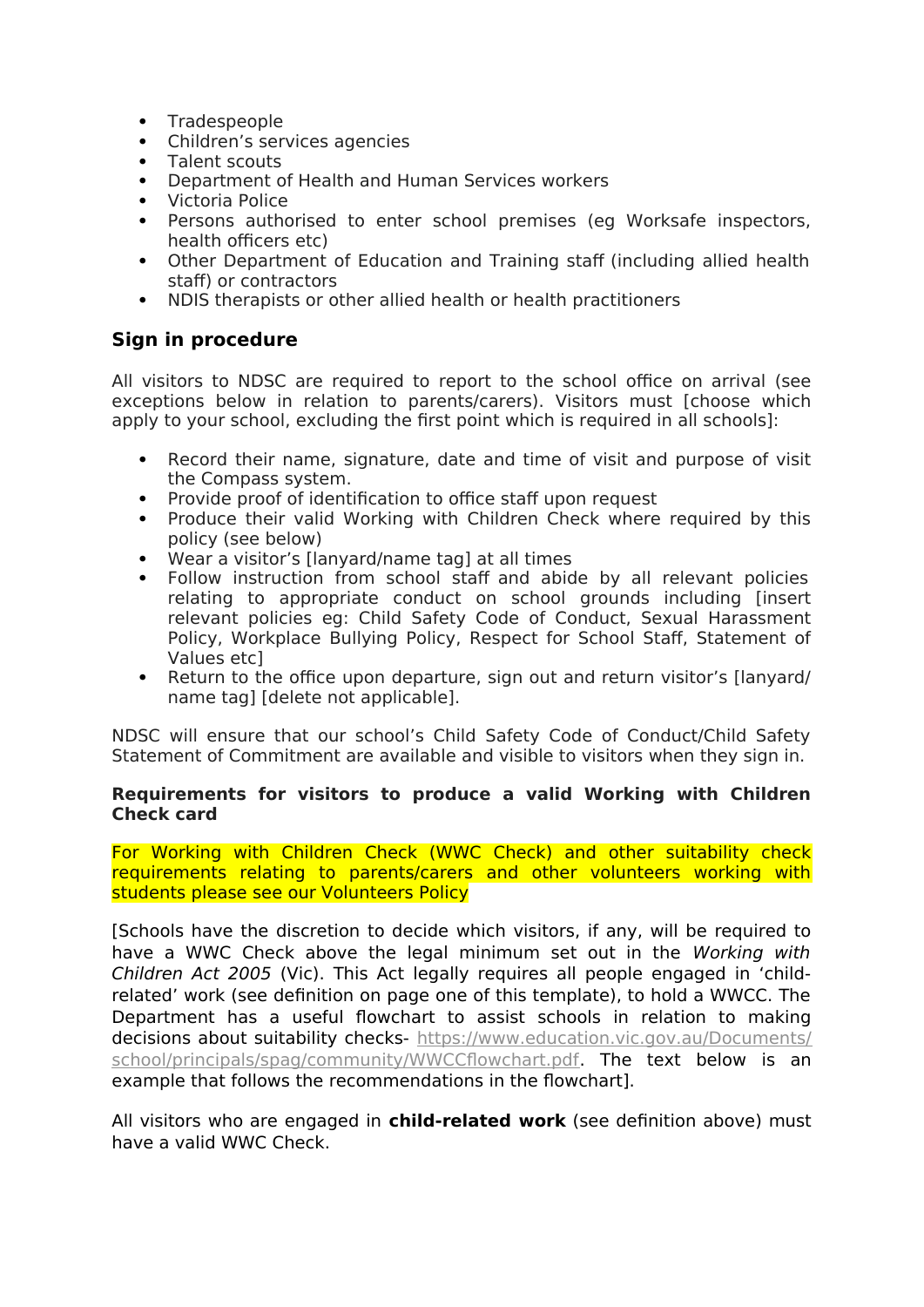It is **at the discretion of the principal** as to whether to require a WWCC for those not engaged in child-related work, noting that the Department **recommends** that visitors have a WWCC if they will be **regularly present at the school and/or children can reasonably be expected to be present]**:

In some circumstances, visitors to NDSC who are **not** engaged in child-related work will also be required to produce a valid WWC Check depending on the particular circumstances of their visit. For example, NDSC will require a valid WWC Check for:

- **visitors who will be working regularly with children** during the time they are visiting, even though direct contact with children is not a central part of their normal duties
- **visitors (e.g. contractors)**, who will regularly be performing work at the school and in circumstances where they will be performing their work in an area where they will be unsupervised and around children.

Further background checks, including references, may also be requested at the discretion of the principal.

Visitors who will be working in areas away from students (e.g. a visiting auditor who will be located in the front office with administration staff) or who will be supervised and accompanied by a staff member during their visit (e.g. a Member of Parliament, a journalist, a prospective parent on a school tour) will not be required to have a WWC Check.

Sworn Victoria Police officers or sworn Australian Federal Police officers are exempt from requiring a WWC Check, but may be asked to verify that they are sworn officers by providing proof of identification.

## **Invited speakers and presenters**

On occasion, NDSC may invite external speakers or providers to deliver incursions, presentations, workshops and special programs for our students. Consistent with Department of Education and Training requirements, NDSC will:

- ensure that the content of presentations and programs by external providers contributes to the educational development of our students and is consistent with curriculum objectives
- ensure that any proposed visit, programs or content delivered by visitors complies with the requirement that education in Victorian government schools is secular and is consistent with the values of public education, Department policies and the Education and Training Reform Act 2006 (Vic). In particular, programs delivered by visitors are to be delivered in a manner that supports and promotes the principles and practice of Australian democracy including a commitment to:
	- o elected government
	- o the rule of law
	- o equal rights for all before the law
	- o freedom of religion, speech and association
	- o the values of openness and tolerance
	- o respect the range of views held by students and their families.